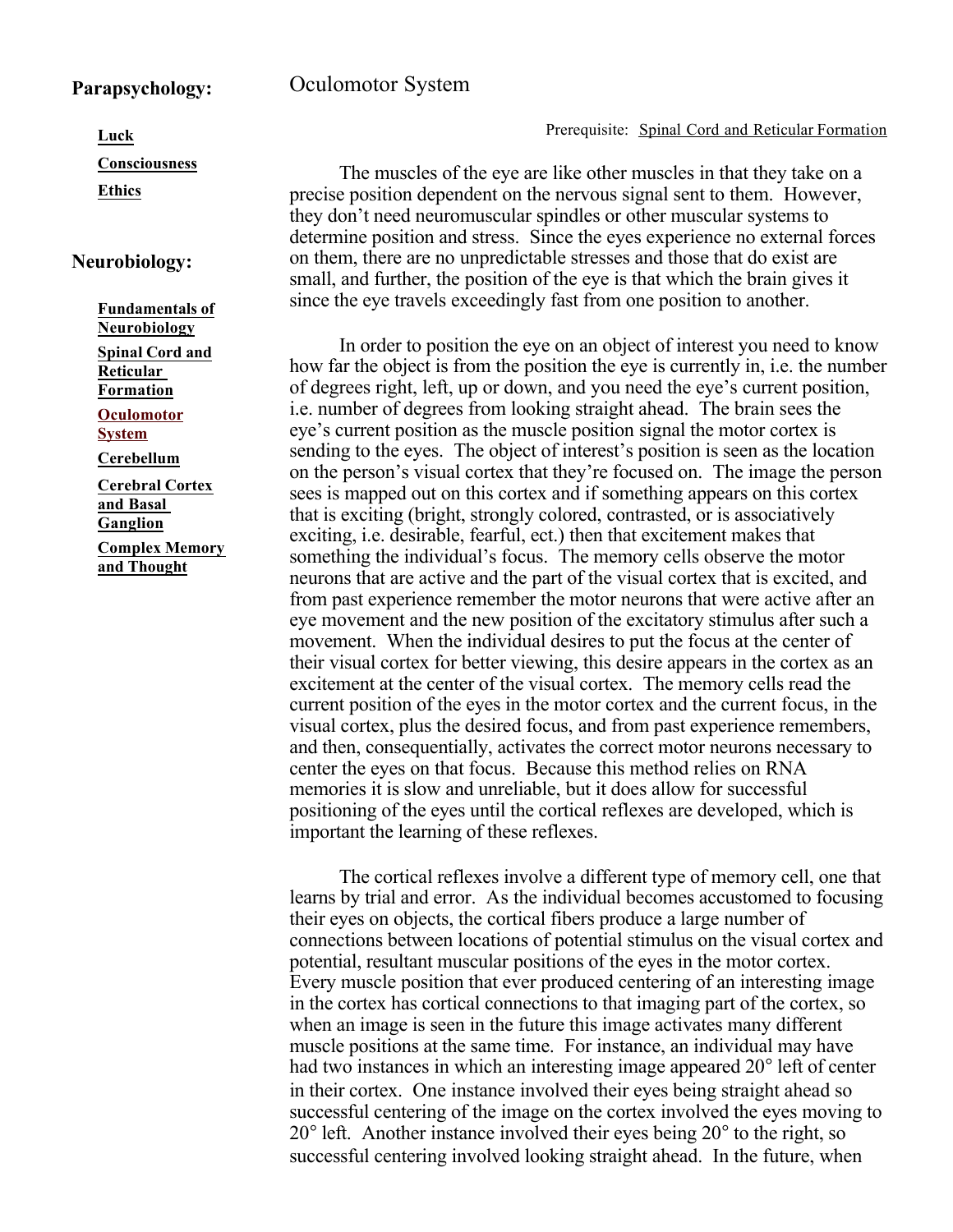an image appears at 20° to the left on their cortex, fibers in their cortex will activate both a 20° left and a straight ahead eye position. Because these reflexes involve large cortical fibers, with no unreliable, slow chemical memories, they can respond exceedingly rapidly, but they send to much information. This is where the second variety of memory cells comes into play. The way in which these memory cells work is that they take in the situation and indicators of success or failure, in the form of pain and stimulation, and output an inhibitory signal. If the cells receive a great deal of stimulus around the time they put out their response, they strengthen that output, but if little stimulus is experienced, or a need for stimulus is created by pain, then they weaken. In this way, they learn the precise cortical motor fibers to shut down in order to produce a desirable, and avoid an undesirable, situation. So, well before a stimulus (image) attracts your attention, the stimulus of the position of your eye is read by these trial and error cells which respond by deactivating every cortical pathway between the visual cortex and the motor cortex that would not lead to a correct positioning of the eyes. When a stimulus catches your eye, the part of the visual cortex this image appears in activates its cortical fibers to the motor cortex, but only the fibers that would produce the right positioning of the eyes are unblocked, so the eyes move to that position. Because the memory cells are used in preparation for a reflex, not the reflex itself, they don't decrease the reflexes speed.

A second form of eye motion is tracking, where the eye smoothly follows the object of interest. There are two forms of tracking. One is where you move your head and your eyes remain fixed on a stationary object. In the other, the head is stationary and the eyes move with a moving object.

The first type of tracking involves the semi-circular canals. When the head is rotated, the receptors in the canals put out a signal that increases in intensity (increased number of receptors being activated, less sensitive ones activate with fastest movements) with increased rate of rotation of the head. This information is sent to the motor nuclei of the eye where it excites the neurons that position the eyes. In this way, if the head is turned gently, the eyes try to reposition themselves as the object moves from the center of their vision, but since the excitatory stimulus they receive from the canals is small, they reposition themselves with little force and hence little speed, but the object is only moving across their vision slowly. If they move their head fast then the excitatory stimulus the muscles receive is large and the muscles reposition the eyes fast, which allows the eyes to keep up with the fast moving image.

For excitement of the muscles in the case of the stretch reflex calibration of the intensity of the reflex could be attained through the gamma loop. If the brain needed a stronger reaction, it could increase activity to the gamma fibers feeding the neuro-muscular spindles. In the case of the eye muscles calibration of the intensity of motion is vary important, without it the eyes would lag behind or move faster than the object they're tracking. However, I'm not aware of any direct connections between the cortex and this reflex pathway. There is every reason to believe that the cortex acquires information from the semi-circular canals (through the cerebellum) and this does allow for one type of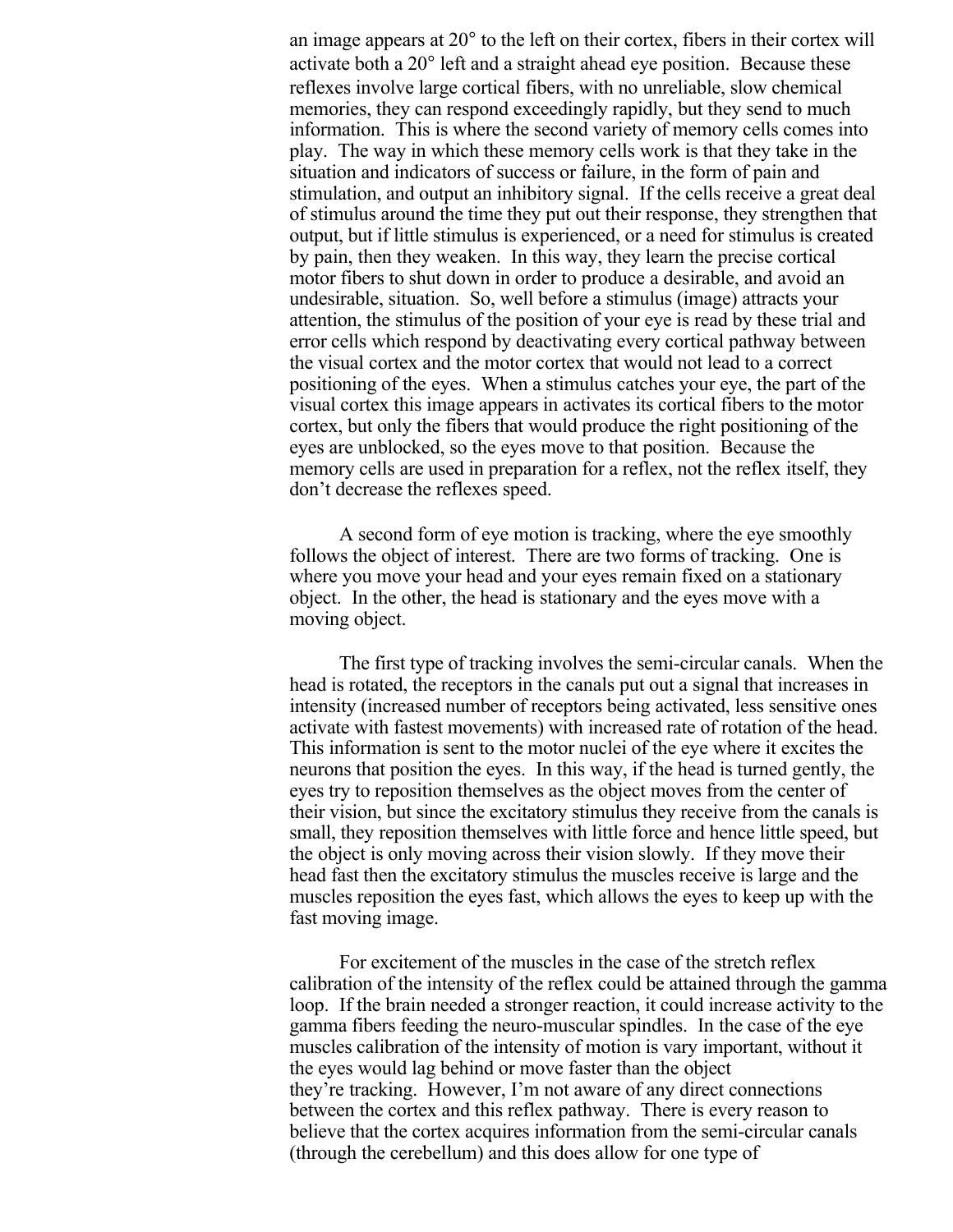calibration. Among the stimuli the memory cells can take in when determining the muscular positions of the eyes to produce is the degree of excitement of the canal receptors. If the eyes must be moved faster, the eyes can be displaced a shorter distance thereby increasing the force of their motion. If the eyes are moving to fast, the displacement can be lengthened. These changes in displacement won't cause the eyes to miss their target since, for moving a image, it's the rate of motion, not the position the eyes are going to that effects whether they maintain themselves on their focus. Only when the image stops does the position the eyes are going to matter. Another possibility is that the cortex receives information from the canals and, instead of directly effecting the intensity of the excitatory pathways between the canals and the oculomotor nuclei, the cortex instead, just adds on to this excitatory stimulus, sending excitatory as well as stimulatory fibers to the oculomotor nuclei.

Most objects in the world don't move or move vary little, so most of the images that move across our vision are the result of our own movements. So, the first type of tracking is the most important and the evolutionary development of the assistance of the semi-circular canals in understandable. For the second type of tracking another technique for following an image must be available since the canals provide no information about the movements of other objects.

In order to track an object purely by sight it is necessary for the brain to somehow measure the rate of travel across the eye (degrees per second) and then turn this information into a muscular excitement so that the eyes muscles can move at the correct rate. However, the memory cells do not possess any sense of time. Everything that occurs while the memory RNAs are forming is all clumped together with no reference to what came first or second. In order to detect the order of events memory cells use a sequence of inputs and outputs. The person sees a stimulus which causes them to remember something, but that memory acts as a stimulus causing them to remember something further. This sequence can be long and complex and is the fundamental basis of reasoning. This type of thought has no direct connection to time and so, can't be used to measure the rate of anything that occurs exceedingly rapidly. Depending on the number of steps and the time between individual memory RNAs activating, which may vary significantly, an act of reasoning will take a particular period of time to complete. This period of time is relatively long and unreliable and, as such, can only be used to estimate macroscopic periods of time. Memory cells can detect the time of a particular memory by using an external stimulus, such as a clock, and adding the observed time to the other stimuli in the memory, but this requires a particular stimulus that is unique to each moment of time and no such stimulus exists in the body. Further, this would require complex (from a memory cells point of view) calculations in order to work out the rate of something's movement from these memories. The one way a memory cell could figure out the rate of travel of something is by noting some change in the appearance of that thing as a result of its movement. A memory cell must be active for a period of time, long enough to form complex memories but short enough to get on to the next observation or reaction. As a result, when an object is traveling across a stationary eye, the memory cells will absorb the image along its course of travel. Consequentially, the image will appear elongated, smudged, but also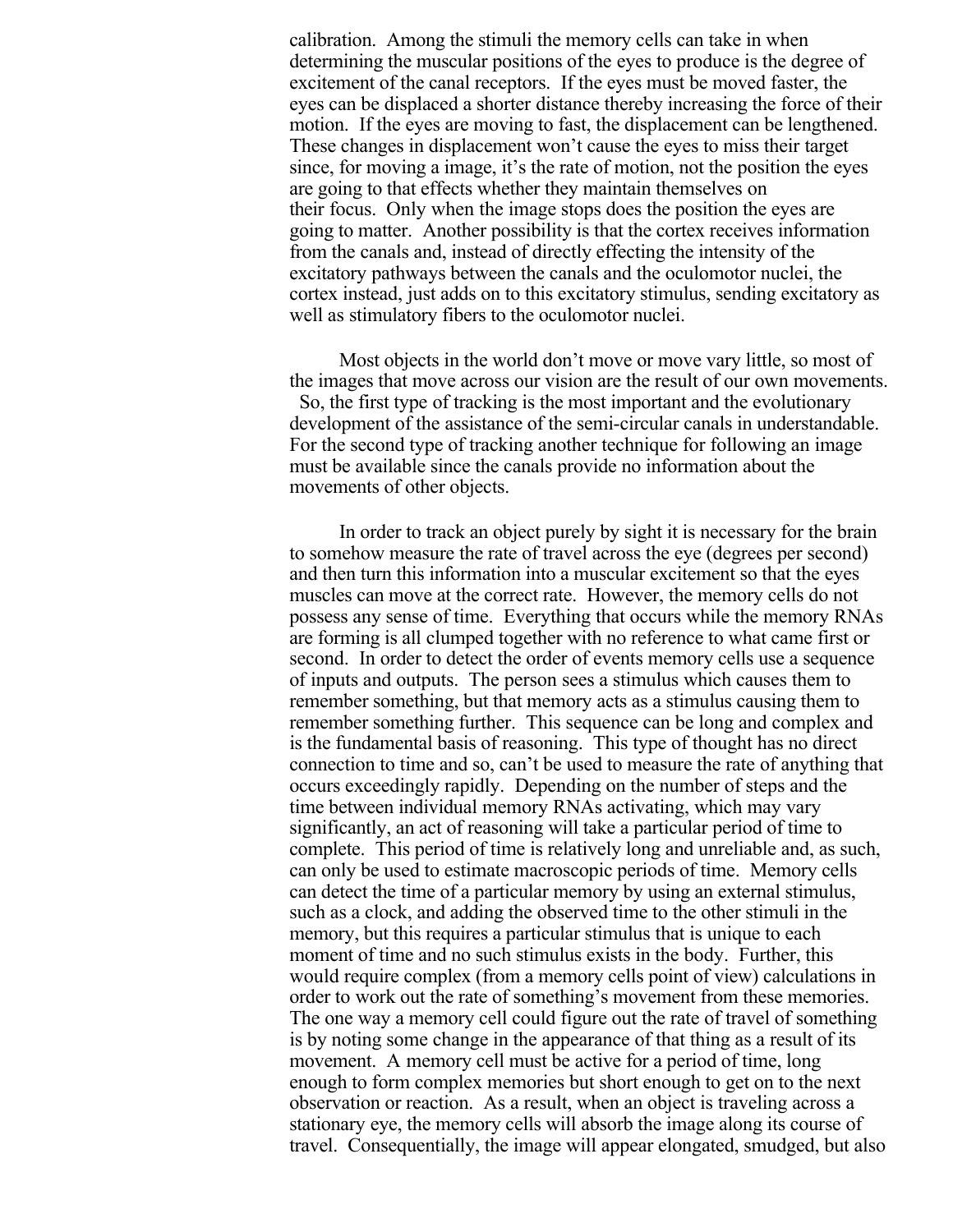transparent since the memory cells will see the object when it's over a location and when it's not at the same time. The degree of elongation, smudge and transparency will be unique to a given rate of travel across the eyes (degrees per second) for a given length of time that the memory cells are active. If the memory cells are active longer, these qualities will be greater since they'll absorb the image for a greater period of time, and visa versa. So, so long as this period is set, or the memory cells can detect the period of time they're active, which would likely be related to the level of excitement of the cells, something that is easy enough for them to deal with, then they can determine the rate of movement of an image.

When the eyes are moving with an object, the object doesn't appear to be moving across the eye. At this time, the memory cells will detect the level of excitement being sent to the eye muscles and will thereby know the rate of motion of the object and, as well, the correct excitement to send to the eye muscles (the same amount that was sensed).

The second form of tracking seems as though it might interfere with the semi-circular canal type, and further that this first type might be unnecessary in the face of the second type. The stimulus of the inner ear and that of seeing a moving object are from distinctly different sources and, as such, don't add together. If both sources are telling the eyes to move at the same rate, then the eyes will follow the orders of both sources and move at that rate, not twice that rate. However, this only relates to semi-circular canal signals that got to the cortex, not the ones that excite the oculomotor nuclei directly. As the head is rotated, the excitement of the eye muscles produced by the canals reduces the amount of excitement that needs to be produced by the memory cells observing the moving object. However, these cells can detect the signal from the canals (through the cerebellum) and, as a result, can respond by putting out less excitatory signal.

The reasons the canal type of tracking exist are firstly, that in the early evolution of the brain learning to track by sight took too long and was too complex for short lived, simple creatures. Secondly, most objects were stationary, so developing substantial brain power for something infrequently used may have been a waste. Thirdly, it may simply be much faster than the second type of tracking and hence too valuable to get rid of. Fourthly, it adds to the stimulus of the other type of tracking to make tracking more reliable under the circumstances it's most frequently used. And fifthly, for learning. It'd be difficult for a child to learn image recognition if every time they moved, images streaked across their vision. Canal based tracking allows the child to track most objects immediately, thereby allowing them to learn how they look. Once the child knows how objects should appear, then they can see how those objects change when they move and from this can develop a sight based tracking.

The final type of oculomotor functions are focusing and binocular vision. Each eye has eight muscles, six motor muscles around the eye, one muscle surrounding the lens which allows change in its shape and one iris muscle to moderate the amount of light entering the eye. Besides moderating light intensity the iris can increase the sharpness of an image by contracting. This can help overcome imperfection in the lens of the eye. There is little evidence that the iris is intentionally used in this fashion,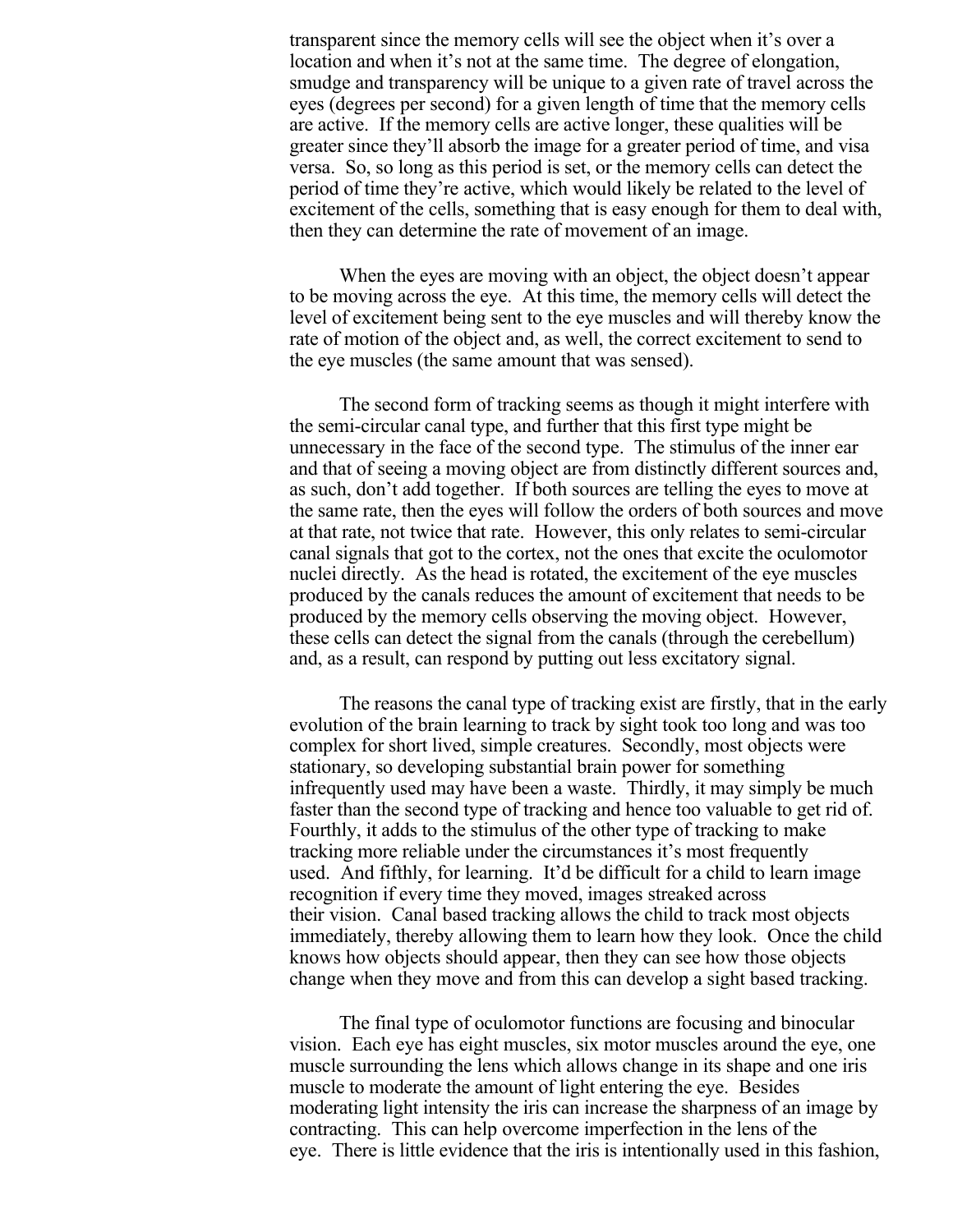although sight on a bright day is clearer than on a dark day. Of the six motor muscles, two deal with horizontal motion (left and right), the other four are more complicated. If you turn your right eye all the way to the right for instance, two of these muscles would move the eye up and down, the other two would turn it clockwise and counter-clockwise. Turning this same eye to the left, the second pair would move the eye up and down while the first pair would move it clockwise and counter-clockwise. When the eyes are centered, a combination of two of the four muscles working together can produce up, down, clockwise and counter-clockwise movements. To produce these movements the eyes have to remember different muscle positions for every left to right position of the eyes.

The eyes readily rotate to maintain the same position with respect to gravity; if you rotate (tilt) your head one way, your eyes rotate the other. In this way, when we see an object we see it in relation to the direction of gravity. Although our brains can identify an object that is rotated as the same object, this doesn't necessarily give us the ability to distinguish what angle an object is in. To distinguish the angle of rotation we need some reference point for the object to be tilted from. In the case of a person, we normally see people in the upright position, so, if an individual is leaning, the memory cells will recognize them as a person, but they will draw on memories of an upright person to do so which allows the memory cells to tell us how far from the norm the person is angled. If the eyes didn't keep a constant angle (tilt) with respect to gravity then the images of people (or other objects) would be seen in many different angles and so our ability to tell people's angle with respect to gravity would become vary inaccurate.

In the movement of the eyes, we always move our eyes together up and down but we are able to move them in opposed, sideways directions for binocular vision. The muscles that move both eyes up when the eyes are facing to one side are controlled by the same hemisphere of the brain, while the muscles that move both eyes down are controlled by the opposite hemisphere. Since the eyes are moved together up and down, always focusing on the same things, the brain equates a movement of one eye as the same as a movement of the other. In this way, when the memory cells set the position of one eye, the other takes on the equivalent position automatically, thereby making independent movement generally impossible. However, since the opposing muscles (down muscles for up muscles) are controlled by the opposite hemisphere, they do not necessarily take on a particular position with respect to each other. The separation of the hemispheres prevents equating a contraction of an upward muscle with the relaxation of a downward muscle. This is distinctly different from other muscles of the body where a muscle on one side of the body moves independently of muscles of the other side, while the opposed muscles (muscles where one must expand in-order for the other to contract) on one side of the body are controlled by one hemisphere, so that consequentially, the brain equates the contraction of one muscle with the relaxation of the other. Because of the way the eyes are set up, it's possible to command the eyes to go both up and down, rotate clockwise and counter-clockwise, by giving different commands with each hemisphere. This allows opposed muscles to be contracted or relaxed simultaneously, which acts to distort the eyeball and change its focus.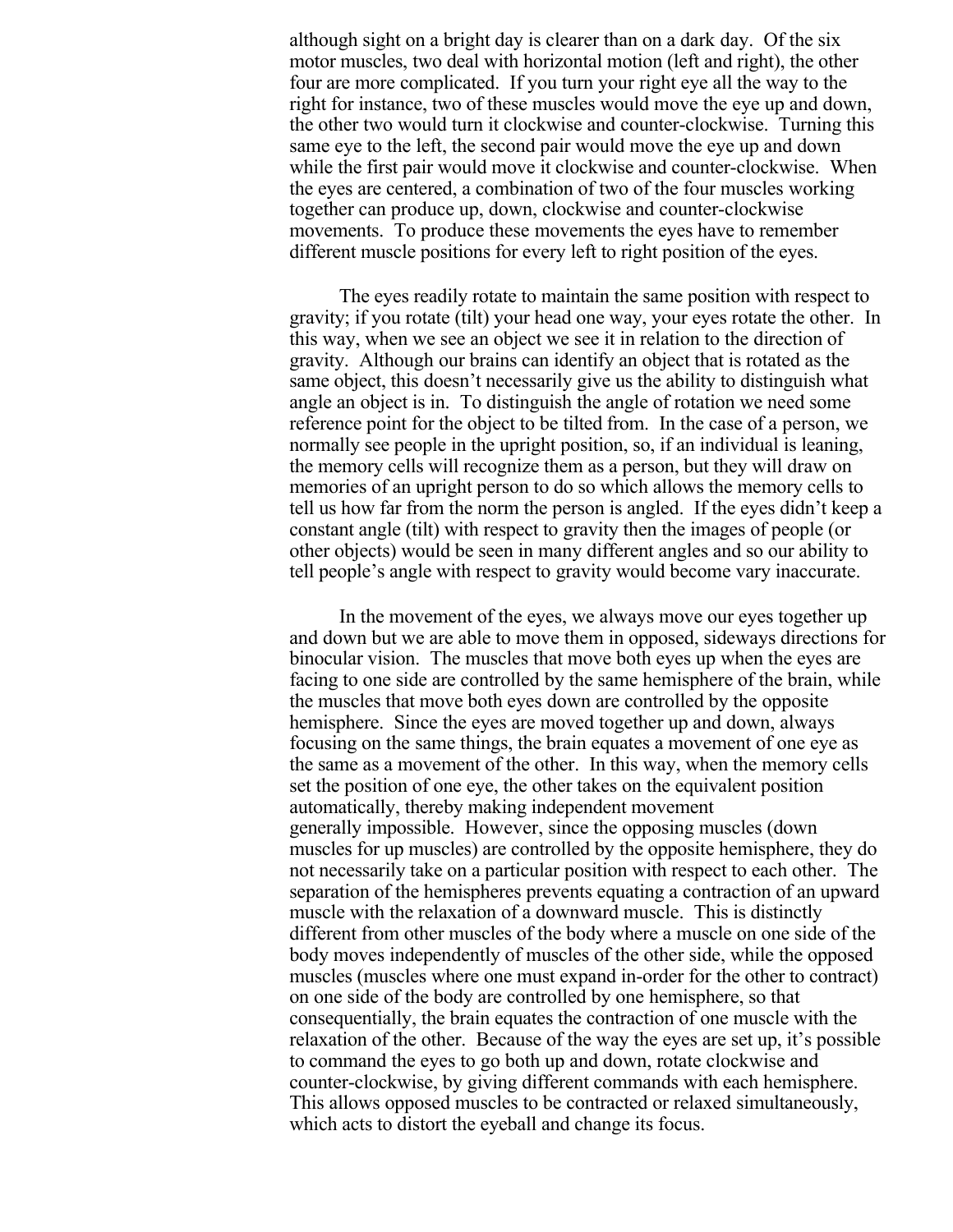The lateral eye muscles are controlled through two different neural pathways; for a given eye, one pathway controls both of these muscles from one hemisphere while the other pathway controls each from opposite hemispheres. In this way, the brain can use these muscles both to distort the eyeball and to move the eyes independently in-order to converge them. In-order for this to work, however, these separate neural pathways must go to there own points on the lateral muscles with no overlapping muscle control between the two pathways. This is necessary so that the signals from both these pathways add together such that the muscles move to a position to produce the desired distortion and further, move to a position beyond this to produce the desired convergence as well.

The final issue is how/why the brain focuses on objects. When an object is out of focus, this is seen as blur in which a point on the image is seen at many points on the eye. Secondly, around the perimeter of the object a thin line is seen in which the object and the background are both seen. The brain can use this in a similar manner to that used to track an object but instead of exciting oculomotor muscles it sets the positions of the opposing oculomotor muscles and the retinal muscles so as to undo these optical effects. The convergence of the eyes in binocular vision is dealt with be the observation of there being no blur, but the image is transparent. This, combined with there being two near identical images laterally positioned with respect to each other, would be sufficient to identify that convergence of the eyes is necessary. As to the level of convergence, these stimuli would not be vary helpful. From everyday experience we know how large objects around us are, so likely we remember the position our eyes needed to be in in-order to see the object correctly for a particular, observed size. These memories would be a combination of trial and error, seeing an object in the past and remembering what position eventually brought the two images together, and association, in which you've seen one object together with another you know well. When you see the object again, the memory cells corresponding to the different size of the object are activated. This causes a recollection of the well known object, but with a different sized image of it than when the memory of the two objects together was formed. This memory contains the positioning of the eyes to produce proper convergence (and focus) for the first object. But none of this explains why the eyes develop focus, convergence and tracking; what about the brain makes these behaviors inevitable. The key to the reason focusing occurs is that unfocused images contain less information (stimulus) than focused images. Likewise, the blurred image of a object that is not being tracked is less stimulating than the sharp image of a tracked image. Nerve fibers that are used abundantly become strong and the connections they make are reinforced, nerve fibers that are used rarely will degenerate as cellular resources are transferred to reinforce the heavily used fibers. Only nerves that are in the excited state (in readiness for activation) are affected, so, only if your brain is trying to focus the eyes can the nerves involved in focusing be reinforced or degenerated. So, if the brain tries to activate a focusing muscle, but the brain is receiving relatively little stimulus as a result of poor focusing, the nerve fibers producing those muscle positions will degenerate, but if the brain produces a good focus, the nerve fibers will be reinforced and the focus will stay. This applies to all behavior, actions that produce stimulus are reinforced while actions that fail to produce stimulus degenerate and disappear. Conjugate movement of the eyes